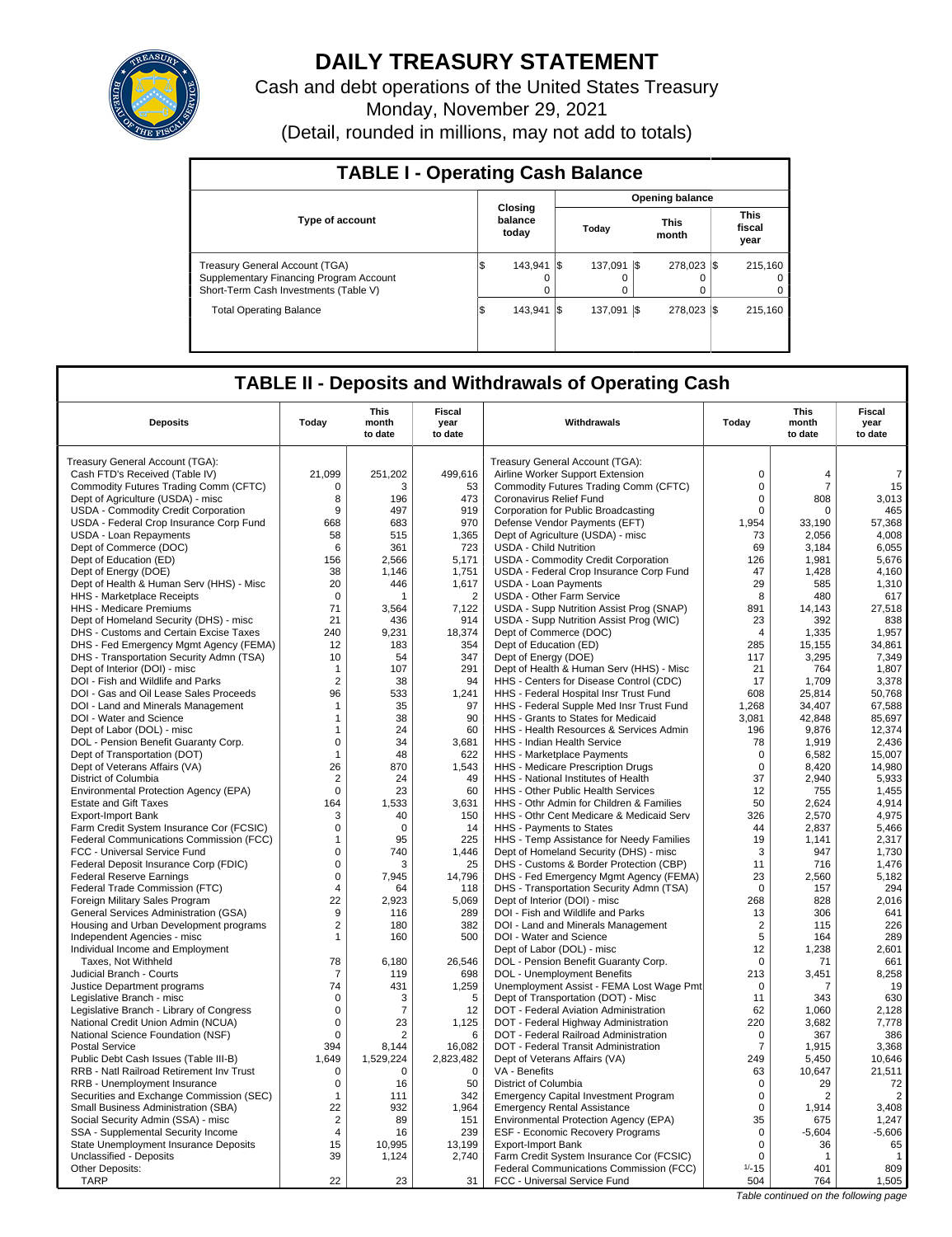|                                                                 |             |                                 |                                          | <b>TABLE II cont. - Deposits and Withdrawals of Operating Cash</b> |                         |                                 |                                  |
|-----------------------------------------------------------------|-------------|---------------------------------|------------------------------------------|--------------------------------------------------------------------|-------------------------|---------------------------------|----------------------------------|
| <b>Deposits</b>                                                 | Today       | <b>This</b><br>month<br>to date | Fiscal<br>Withdrawals<br>year<br>to date |                                                                    | Today                   | <b>This</b><br>month<br>to date | <b>Fiscal</b><br>year<br>to date |
| <b>Thrift Savings Plan Transfer</b>                             | 84          | 1,137                           | 13,531                                   | Federal Deposit Insurance Corp (FDIC)                              | 3                       | 39                              | 94                               |
|                                                                 |             |                                 |                                          | <b>Federal Employees Insurance Payments</b>                        | 119                     | 7,417                           | 15,399                           |
|                                                                 |             |                                 |                                          | Federal Salaries (EFT)                                             | 1,728                   | 17,263                          | 36,497                           |
|                                                                 |             |                                 |                                          | Federal Trade Commission (FTC)                                     | $\Omega$                | 37                              | 47                               |
|                                                                 |             |                                 |                                          | General Services Administration (GSA)                              | 79                      | 2,247                           | 4,343                            |
|                                                                 |             |                                 |                                          | Housing and Urban Development programs                             | 140                     | 6,037                           | 12,326                           |
|                                                                 |             |                                 |                                          | Independent Agencies - misc                                        | 6                       | 415                             | 782                              |
|                                                                 |             |                                 |                                          | Interest on Treasury Securities                                    | $\mathbf 0$             | 50.665                          | 53.635                           |
|                                                                 |             |                                 |                                          | IRS - Advanced Child Tax Credit (EFT)                              | $\Omega$                | 13.648                          | 27,144                           |
|                                                                 |             |                                 |                                          | IRS - Economic Impact Payments (EFT)                               | $\mathbf 0$             | 843                             | 1,495                            |
|                                                                 |             |                                 |                                          | IRS Tax Refunds Business (EFT)                                     | $\mathbf 0$             | 2.592                           | 5.704                            |
|                                                                 |             |                                 |                                          | IRS Tax Refunds Individual (EFT)                                   | 16                      | 4,735                           | 12,130                           |
|                                                                 |             |                                 |                                          | Judicial Branch - Courts                                           | 4                       | 138                             | 290                              |
|                                                                 |             |                                 |                                          |                                                                    | 67                      | 1.613                           |                                  |
|                                                                 |             |                                 |                                          | Justice Department programs<br>Legislative Branch - misc           | $\Omega$                | 101                             | 2,990<br>249                     |
|                                                                 |             |                                 |                                          |                                                                    |                         |                                 |                                  |
|                                                                 |             |                                 |                                          | Legislative Branch - Library of Congress                           | 4<br>$\Omega$           | 130                             | 155                              |
|                                                                 |             |                                 |                                          | <b>NASA</b>                                                        |                         | 2,134                           | 3,626                            |
|                                                                 |             |                                 |                                          | National Credit Union Admin (NCUA)                                 | $\Omega$                | 8                               | 24                               |
|                                                                 |             |                                 |                                          | National Science Foundation (NSF)                                  | 28                      | 545                             | 1,162                            |
|                                                                 |             |                                 |                                          | Postal Service Money Orders and Other                              | 151                     | 3,001                           | 6,354                            |
|                                                                 |             |                                 |                                          | Public Debt Cash Redemp. (Table III-B)                             | 1,600                   | 1,409,414                       | 2,460,809                        |
|                                                                 |             |                                 |                                          | Railroad Retirement Board (RRB) - misc                             | $\mathbf 0$             | 2                               | 9                                |
|                                                                 |             |                                 |                                          | <b>RRB - Benefit Payments</b>                                      | $\Omega$                | 1,157                           | 2,315                            |
|                                                                 |             |                                 |                                          | Securities and Exchange Commission (SEC)                           | $\overline{2}$          | 114                             | 221                              |
|                                                                 |             |                                 |                                          | Small Business Administration (SBA)                                | 1,489                   | 53,236                          | 105,564                          |
|                                                                 |             |                                 |                                          | Social Security Admin (SSA) - misc                                 | 14                      | 351                             | 744                              |
|                                                                 |             |                                 |                                          | <b>SSA - Benefits Payments</b>                                     | $2/-9$                  | 84,833                          | 170,040                          |
|                                                                 |             |                                 |                                          | SSA - Supplemental Security Income                                 | $\mathbf 0$             | 4,482                           | 8,973                            |
|                                                                 |             |                                 |                                          | <b>Transportation Services</b>                                     | $\Omega$                | $\Omega$                        | 683                              |
|                                                                 |             |                                 |                                          | Other Withdrawals:                                                 |                         |                                 |                                  |
|                                                                 |             |                                 |                                          | <b>Federal Financing Bank</b>                                      | 214                     | 655                             | 1,023                            |
|                                                                 |             |                                 |                                          | Thrift Savings Plan Transfer                                       | 100                     | 5,759                           | 10,878                           |
|                                                                 |             |                                 |                                          | Unclassified                                                       | 1,466                   | 29,176                          | 53,976                           |
| <b>Total Other Deposits</b><br>Change in Balance of Uncollected | 106         | 2,767                           | 16,911                                   | Total, Other Withdrawals                                           | 1,780                   | 58,237                          | 110,813                          |
| Funds                                                           | 0           | $\Omega$                        | $\mathbf 0$                              |                                                                    |                         |                                 |                                  |
| <b>Transfers from Depositaries</b>                              | $\mathbf 0$ | 0                               | 0                                        | <b>Transfers to Depositaries</b>                                   | $\mathbf 0$             | 0                               | 0                                |
| <b>Total TGA Deposits</b>                                       | 25,145      | 1,846,842                       | 3,479,053                                | <b>Total TGA Withdrawals</b>                                       | 18,294                  | 1,980,924                       | 3,550,271                        |
| Short-Term Cash Investments:<br>Transfers from TGA (Table V)    | $\Omega$    | $\Omega$                        | $\Omega$                                 | Short-Term Cash Investments:<br>Transfers to TGA (Table V)         | $\Omega$                | $\Omega$                        |                                  |
| Total Deposits (excluding transfers)                            |             | 25,145 \$ 1,846,842             | l\$<br>3,479,053                         | Total Withdrawals (excluding transfers)                            | $18,294$ \$             |                                 | 1,980,924 \$ 3,550,271           |
|                                                                 |             |                                 |                                          | Net Change in Operating Cash Balance                               | ß<br>$6,850$ $\sqrt{5}$ | $-134,082$ \\$                  | $-71,219$                        |

|                                               |                                          |            |                           |              |                    |            |                                         |  |                                 |                  |                           |  | See Footnote |
|-----------------------------------------------|------------------------------------------|------------|---------------------------|--------------|--------------------|------------|-----------------------------------------|--|---------------------------------|------------------|---------------------------|--|--------------|
| <b>TABLE III-A - Public Debt Transactions</b> |                                          |            |                           |              |                    |            |                                         |  |                                 |                  |                           |  |              |
| <b>Issues</b>                                 | <b>This</b><br>Today<br>month<br>to date |            | Fiscal<br>year<br>to date |              | <b>Redemptions</b> |            | Today                                   |  | <b>This</b><br>month<br>to date |                  | Fiscal<br>year<br>to date |  |              |
| Marketable:                                   |                                          |            |                           |              |                    |            | Marketable:                             |  |                                 |                  |                           |  |              |
| Bills:                                        |                                          |            |                           |              |                    |            | <b>Bills</b>                            |  |                                 | $0 \text{ }  S $ | $1,051,831$ \$            |  | 2,015,212    |
| <b>Regular Series</b>                         |                                          | 0          | l\$                       | 725,832 \$   |                    | 1,407,190  | <b>Notes</b>                            |  | 0                               |                  | 281,986                   |  | 317,985      |
| <b>Cash Management Series</b>                 |                                          | 0          |                           | 300,004      |                    | 720,015    | <b>Bonds</b>                            |  | $\Omega$                        |                  | 30,632                    |  | 30,632       |
| <b>Notes</b>                                  |                                          | O          |                           | 406,400      |                    | 528,623    | <b>Federal Financing Bank</b>           |  |                                 |                  |                           |  |              |
| <b>Bonds</b>                                  |                                          | 0          |                           | 65,902       |                    | 91,707     | Nonmarketable:                          |  |                                 |                  |                           |  |              |
| Inflation-Protected Securities Increment      |                                          | 455        |                           | 4,583        |                    | 7,947      | <b>United States Savings Securities</b> |  | 36                              |                  | 762                       |  | 1,552        |
| <b>Federal Financing Bank</b>                 |                                          | $\Omega$   |                           | O            |                    | $\Omega$   | <b>Government Account Series</b>        |  | 259,969                         |                  | 5,803,582                 |  | 12,455,671   |
| Nonmarketable:                                |                                          |            |                           |              |                    |            | Hope Bonds                              |  | $\Omega$                        |                  | $\Omega$                  |  | 0            |
| United States Savings Securities:             |                                          |            |                           |              |                    |            | Domestic Series                         |  |                                 |                  | 4,190                     |  | 4,190        |
| Cash Issue Price                              |                                          | 86         |                           | 1,055        |                    | 1,322      | <b>Foreign Series</b>                   |  |                                 |                  |                           |  | 01           |
| Interest Increment                            |                                          |            |                           | 351          |                    | 727        | <b>State and Local Series</b>           |  | $\Omega$                        |                  | 6,442                     |  | 23,450       |
| <b>Government Account Series</b>              |                                          | 259,425    |                           | 5,675,110    |                    | 12,560,527 | Other                                   |  | 1,563                           |                  | 33,298                    |  | 67,515       |
| Hope Bonds                                    |                                          |            |                           |              |                    |            |                                         |  |                                 |                  |                           |  |              |
| Domestic Series                               |                                          |            |                           |              |                    |            |                                         |  |                                 |                  |                           |  |              |
| <b>Foreign Series</b>                         |                                          |            |                           |              |                    |            |                                         |  |                                 |                  |                           |  |              |
| State and Local Series                        |                                          |            |                           |              |                    | 10,259     |                                         |  |                                 |                  |                           |  |              |
| Other                                         |                                          | 1,563      |                           | 33,356       |                    | 67,607     | <b>Total Redemptions</b>                |  | 261,569 \$                      |                  | 7,212,724 \$              |  | 14,916,208   |
| <b>Total Issues</b>                           |                                          | 261,532 \$ |                           | 7,212,593 \$ |                    | 15,395,924 | Net Change in Public Debt Outstanding   |  | $-37$ \$                        |                  | $-130$ $\sqrt{5}$         |  | 479,716      |
|                                               |                                          |            |                           |              |                    |            |                                         |  |                                 |                  |                           |  |              |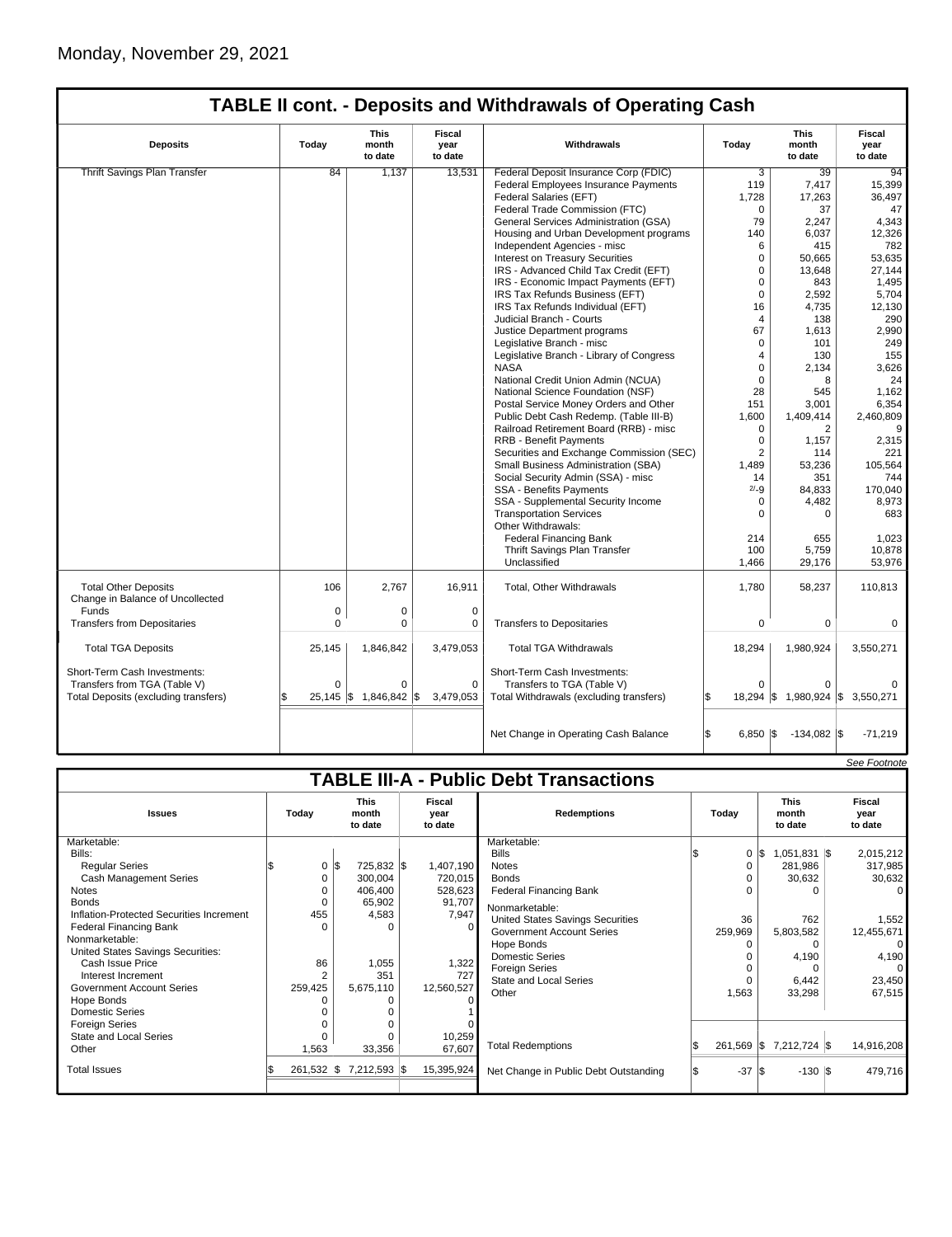| <b>TABLE III-B - Adjustment of Public Debt</b><br><b>Transactions to Cash Basis</b>                                                                                                                                                                                                                                                                      |          |                                                                      |            |                                                          |                                                                                 |  |  |  |  |  |  |  |  |  |  |                                 |                           |
|----------------------------------------------------------------------------------------------------------------------------------------------------------------------------------------------------------------------------------------------------------------------------------------------------------------------------------------------------------|----------|----------------------------------------------------------------------|------------|----------------------------------------------------------|---------------------------------------------------------------------------------|--|--|--|--|--|--|--|--|--|--|---------------------------------|---------------------------|
| <b>Transactions</b>                                                                                                                                                                                                                                                                                                                                      | Today    |                                                                      |            |                                                          |                                                                                 |  |  |  |  |  |  |  |  |  |  | <b>This</b><br>month<br>to date | Fiscal<br>year<br>to date |
| Public Debt Cash Issues:<br>Public Debt Issues (Table III-A)<br>Premium on New Issues<br>Discount on New Issues:<br>Bills (-)<br>Bonds and Notes (-)<br>Federal Financing Bank (-)<br>Government Account Transactions (-)<br>Hope Bonds (-)<br>Interest Increment on United States<br>Savings Securities (-)<br>Inflation-Protected Securities Increment | l\$      | 261.532 \\$<br>$\Omega$<br>$\Omega$<br>0<br>0<br>259,425<br>2<br>455 |            | 0<br>223<br>3,102<br>0<br>5,675,110<br>n<br>351<br>4,583 | 7,212,593   \$15,395,924<br>1,787<br>406<br>4,641<br>12,560,527<br>727<br>7,928 |  |  |  |  |  |  |  |  |  |  |                                 |                           |
| <b>Total Public Debt Cash Issues</b><br>Deposited in TGA<br><b>Public Debt Cash Redemptions:</b><br>Public Debt Redemptions (Table III-A)<br>Premium on Debt Buyback Operation                                                                                                                                                                           | \$<br>\$ | 1.649<br>261,569<br>Ο<br>o                                           | l\$<br>I\$ | O<br>o                                                   | 1,529,224 \$ 2,823,482<br>7,212,724 \$14,916,208                                |  |  |  |  |  |  |  |  |  |  |                                 |                           |
| Discount on Debt Buyback Operation (-)<br>Federal Financing Bank (-)<br>Government Account Transactions (-)<br>Hope Bonds (-)<br><b>Total Public Debt Cash Redemptions</b><br>Withdrawn from TGA                                                                                                                                                         | \$       | 0<br>259,969<br>O<br>$1,600$ $\sqrt{5}$                              |            | o<br>5,803,310<br>O                                      | 12,455,398<br>1,409,414 \$ 2,460,809                                            |  |  |  |  |  |  |  |  |  |  |                                 |                           |

| <b>TABLE III-C - Debt Subject to Limit</b>                                        |                           |                                                                                  |                           |                           |  |  |  |  |  |  |
|-----------------------------------------------------------------------------------|---------------------------|----------------------------------------------------------------------------------|---------------------------|---------------------------|--|--|--|--|--|--|
|                                                                                   | Closing                   | Opening balance                                                                  |                           |                           |  |  |  |  |  |  |
| <b>Balance Transactions</b>                                                       | balance<br>today          | Today                                                                            | <b>This</b><br>month      | Fiscal<br>year            |  |  |  |  |  |  |
| Debt Held by the Public<br>Intragovernmental Holdings<br><b>Total Public Debt</b> | \$22,645,683<br>6,262,952 | \$22,648,880<br>6,259,792                                                        | \$22,637,090<br>6,271,676 | \$22,282,900<br>6,146,018 |  |  |  |  |  |  |
| Outstanding<br>Less: Debt Not<br>Subject to Limit:                                | 28,908,635                | 28,908,672                                                                       | 28,908,765                | 28,428,919                |  |  |  |  |  |  |
| Other Debt                                                                        | 478                       | 478                                                                              | 478                       | 478                       |  |  |  |  |  |  |
| <b>Unamortized Discount</b>                                                       | 20,666                    | 20,703                                                                           | 20,797                    | 20,950                    |  |  |  |  |  |  |
| <b>Federal Financing Bank</b>                                                     | 6,053                     | 6,053                                                                            | 6,053                     | 6,053                     |  |  |  |  |  |  |
| Hope Bonds                                                                        | $\Omega$                  | O                                                                                | U                         | O                         |  |  |  |  |  |  |
| Plus: Other Debt Subject to Limit<br>Guaranteed Debt of                           |                           |                                                                                  |                           |                           |  |  |  |  |  |  |
| Government Agencies                                                               | $\Omega$                  | $\Omega$                                                                         | $\Omega$                  | 0                         |  |  |  |  |  |  |
| <b>Total Public Debt</b><br>Subject to Limit                                      | \$28,881,438              | $\frac{1}{2}$ \$28,881,438 $\frac{1}{2}$ \$28,881,438 $\frac{1}{2}$ \$28,401,438 |                           |                           |  |  |  |  |  |  |
|                                                                                   |                           |                                                                                  |                           |                           |  |  |  |  |  |  |
| <b>Statutory Debt Limit</b>                                                       | \$28,881,463              | \$28,881,463                                                                     | \$28,881,463              | \$28,401,463              |  |  |  |  |  |  |
|                                                                                   |                           |                                                                                  |                           |                           |  |  |  |  |  |  |

| <b>TABLE IV - Federal Tax Deposits</b>                                                                                                                                                                                                        |     |                                                 |     |                                                               |     |                                                              |
|-----------------------------------------------------------------------------------------------------------------------------------------------------------------------------------------------------------------------------------------------|-----|-------------------------------------------------|-----|---------------------------------------------------------------|-----|--------------------------------------------------------------|
| <b>Classification</b>                                                                                                                                                                                                                         |     | Today                                           |     | <b>This</b><br>month<br>to date                               |     | <b>Fiscal</b><br>year<br>to date                             |
| Withheld Income and Employment Taxes<br>Individual Income Taxes<br><b>Railroad Retirement Taxes</b><br><b>Excise Taxes</b><br><b>Corporation Income Taxes</b><br><b>Federal Unemployment Taxes</b><br>Estate and Gift Taxes & Misc IRS Rcpts. | \$  | 19,302 \$<br>399<br>38<br>2,014<br>54<br>1<br>8 |     | $238,605$ \\$<br>5,892<br>430<br>7,477<br>6,826<br>531<br>703 |     | 458,862<br>22,092<br>852<br>12,638<br>23,189<br>743<br>1,097 |
| Total                                                                                                                                                                                                                                         | \$  | 21,816                                          | 1\$ | 260,463 \$                                                    |     | 519,473                                                      |
| Cash Federal Tax Deposits:<br>Direct<br><b>Through Depositaries</b>                                                                                                                                                                           | \$  | 708 \$<br>20,392                                |     | $3,118$ $\sqrt{5}$<br>248,084                                 |     | 5,168<br>494,448                                             |
| <b>Total Cash FTD's</b>                                                                                                                                                                                                                       | Ŝ.  | 21,099                                          | l\$ | 251,202 \$                                                    |     | 499,616                                                      |
| <b>Inter-agency Transfers</b>                                                                                                                                                                                                                 |     | 717                                             |     | 9,261                                                         |     | 19,857                                                       |
| Total                                                                                                                                                                                                                                         | l\$ | 21,816                                          | 1\$ | 260,463                                                       | 1\$ | 519,473                                                      |
|                                                                                                                                                                                                                                               |     |                                                 |     |                                                               |     |                                                              |

| <b>TABLE V - Short-Term Cash Investments</b> |          |                                |               |       |  |  |  |  |  |
|----------------------------------------------|----------|--------------------------------|---------------|-------|--|--|--|--|--|
|                                              |          |                                |               |       |  |  |  |  |  |
| <b>Balance Transactions</b>                  | А        | <b>Type of Depositary</b><br>в | С             | Total |  |  |  |  |  |
| Opening Balance Today<br>Deposits:           | 0        | 1\$<br>0                       | \$<br>0       | l\$   |  |  |  |  |  |
| <b>Transfers to Depositaries</b>             | O        | n                              | 0             |       |  |  |  |  |  |
| <b>Special Direct Investment</b>             | Ω        | Ω                              | 0             |       |  |  |  |  |  |
| Term Investment                              | O        | Ω                              | 0             |       |  |  |  |  |  |
| Repo Investment                              | n        | n                              | U             |       |  |  |  |  |  |
| Withdrawals:                                 |          |                                |               |       |  |  |  |  |  |
| <b>Treasury Initiated</b>                    | O        | n                              | 0             |       |  |  |  |  |  |
| Depositary Initiated                         | Ω        | Ω                              | 0             |       |  |  |  |  |  |
| <b>Special Direct Investment</b>             | Ω        | Ω                              | 0             |       |  |  |  |  |  |
| <b>Term Investment</b>                       | Ω        | Ω                              | 0             |       |  |  |  |  |  |
| Repo Investment                              | O        | Ω                              | 0             |       |  |  |  |  |  |
|                                              |          |                                |               |       |  |  |  |  |  |
| Closing Balance Today                        | $\Omega$ | I\$<br>$\Omega$                | S<br>$\Omega$ | l\$   |  |  |  |  |  |

| <b>TABLE VI - Income Tax Refunds Issued</b> |     |       |    |                                 |  |                           |  |  |  |  |
|---------------------------------------------|-----|-------|----|---------------------------------|--|---------------------------|--|--|--|--|
| <b>Classification</b>                       |     | Today |    | <b>This</b><br>month<br>to date |  | Fiscal<br>year<br>to date |  |  |  |  |
| IRS - Advanced Child Tax Credit (Checks)    | l\$ | 13    | 13 | 2.040                           |  | 4,057                     |  |  |  |  |
| IRS - Advanced Child Tax Credit (EFT)       |     | 0     |    | 13.648                          |  | 27.144                    |  |  |  |  |
| IRS - Economic Impact Payments (Checks)     |     | 110   |    | 878                             |  | 1.812                     |  |  |  |  |
| IRS - Economic Impact Payments (EFT)        |     | 0     |    | 843                             |  | 1,495                     |  |  |  |  |
| IRS Tax Refunds Business (Checks)           |     | O     |    | 11.472                          |  | 18,048                    |  |  |  |  |
| IRS Tax Refunds Business (EFT)              |     | 0     |    | 2,592                           |  | 5,704                     |  |  |  |  |
| IRS Tax Refunds Individual (Checks)         |     | 1.196 |    | 4.768                           |  | 9.731                     |  |  |  |  |
| IRS Tax Refunds Individual (EFT)            |     | 16    |    | 4,735                           |  | 12,130                    |  |  |  |  |
|                                             |     |       |    |                                 |  |                           |  |  |  |  |

### **Daily Treasury Statement Footnotes:**

#### **General Footnotes and Statements:**

This statement summarizes the United States Treasury's cash and debt operations for the Federal Government. Treasury's operating cash is maintained in an account at the Federal Reserve Bank of New York and in short-term cash investments. Treasury minimized and then suspended its short-term cash investment program beginning in November 2008, but anticipates investing again when market conditions warrant. Major information sources include: Federal Reserve Banks, Treasury Regional Financial Centers, Internal Revenue Service Centers, various electronic systems, and information on the Public Debt. Information is presented on a modified cash basis. Deposits are reflected as received and withdrawals are reflected as processed.SOURCE: Bureau of the Fiscal Service, Department of the Treasury. Note: The Daily Treasury Statement (DTS) is available by 4:00 p.m. the following business day on the Fiscal Service website https://fiscal.treasury.gov/reports-statements/dts/. For more information, call the Cash Reporting Branch at 202-874-9789.

#### **TABLE II – Deposits and Withdrawals of Operating Cash**

1/Reported as a negative amount due to a return/reversal of \$19 million.